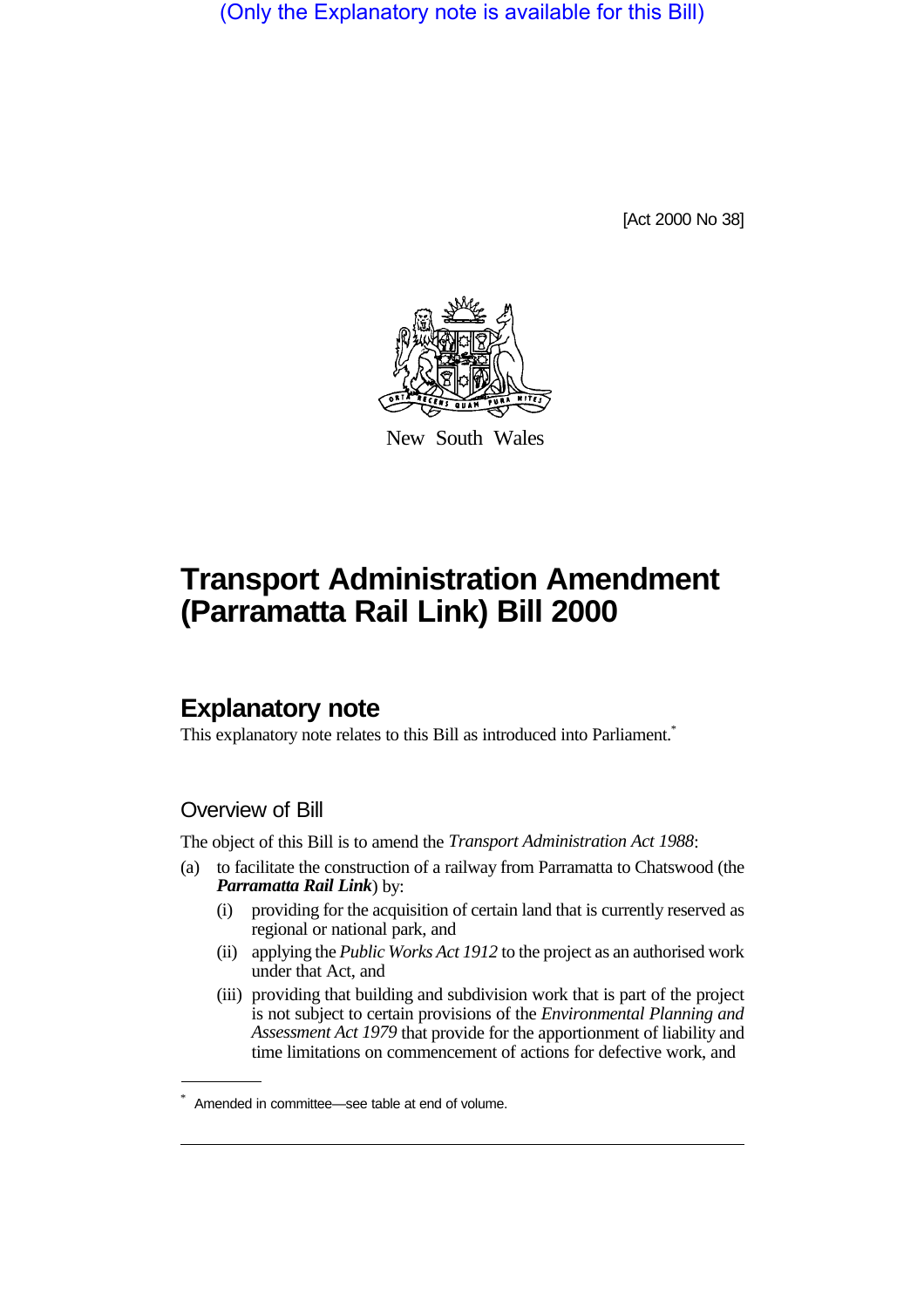Transport Administration Amendment (Parramatta Rail Link) Bill 2000 [Act 2000 No 38]

Explanatory note

- (iv) providing that approvals under Division 4 of Part 5 of the *Environmental Planning and Assessment Act 1979* in respect of the Parramatta Rail Link may be granted prior to determination by the Heritage Council under the *Heritage Act 1977* of applications concerning heritage items, and
- (b) to extend to all underground rail facilities the principle under the *Land Acquisition (Just Terms Compensation) Act 1991* that no compensation is payable under that Act for the acquisition of land to be used for a tunnel, and to make it clear that no compensation is payable for the use of those facilities, and
- (c) to protect underground rail facilities (including but not limited to the proposed Parramatta Rail Link tunnels and facilities) by enacting provisions for an entitlement to compensation for damage, a right of support, an implied protective covenant and removal of interference.

#### Outline of provisions

**Clause 1** sets out the name (also called the short title) of the proposed Act.

**Clause 2** provides for the commencement of the proposed Act on a day or days to be appointed by proclamation.

**Clause 3** is a formal provision giving effect to the amendments to the *Transport Administration Act 1988* set out in Schedule 1.

## **Schedule 1 Amendments**

**Schedule 1 [3]** inserts a new Division 6 into Part 9 of the Principal Act. The new Division contains the following special provisions for the Parramatta Rail Link:

- (a) Proposed section 122 contains definitions.
- (b) Proposed section 123 makes it clear that the new Division does not affect the operation of the *Environmental Planning and Assessment Act 1979* in respect of the Parramatta Rail Link.
- (c) Proposed section 124 authorises the acquisition of certain regional park and national park land for the purposes of the Parramatta Rail Link and provides for the revocation of the land's reservation as a regional park or national park when it is acquired. The land affected is shown on a plan tabled in the Legislative Assembly when this Bill is introduced.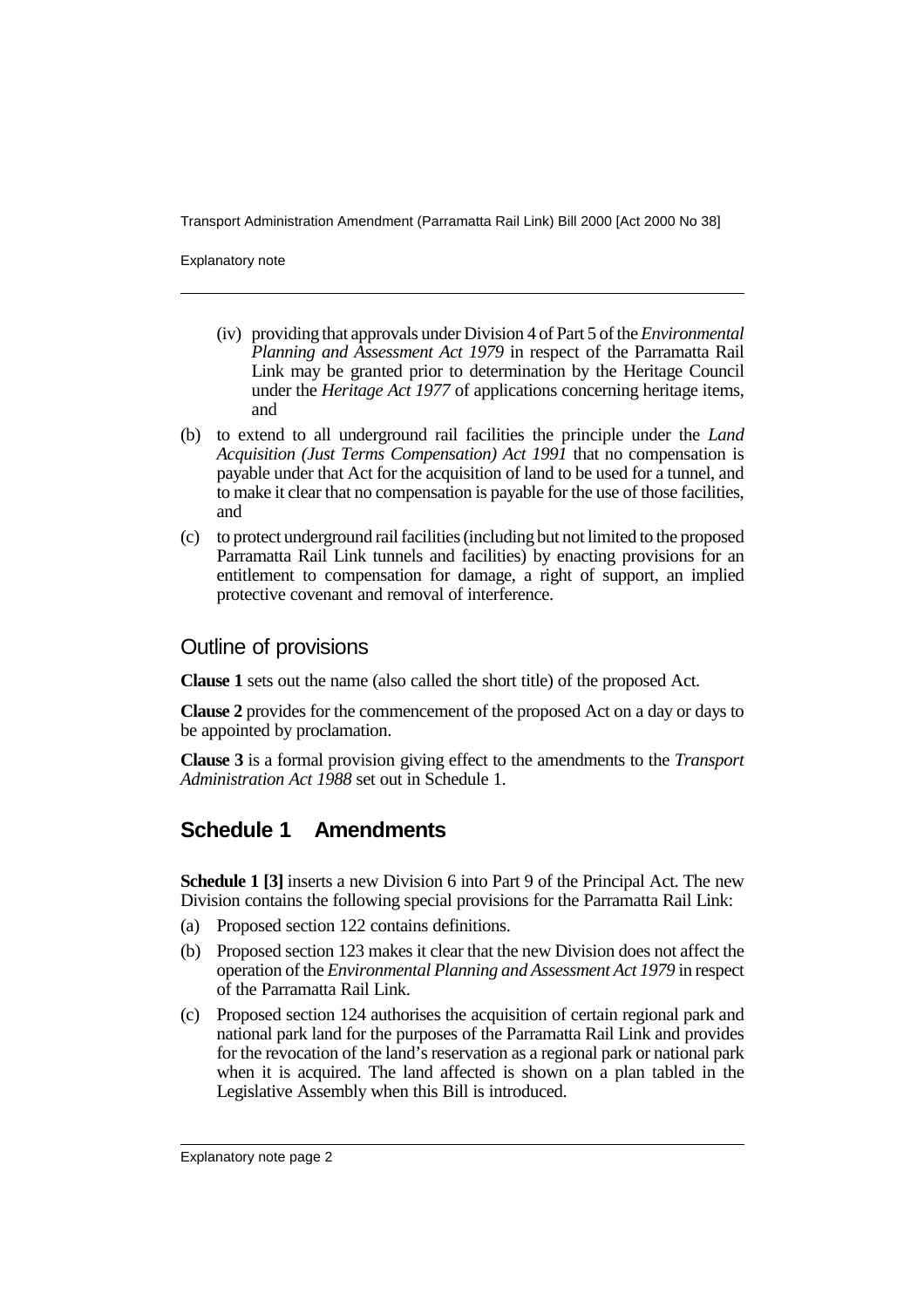Transport Administration Amendment (Parramatta Rail Link) Bill 2000 [Act 2000 No 38]

Explanatory note

- (d) Proposed section 125 provides that the Parramatta Rail Link is an authorised work for the purposes of the *Public Works Act 1912* and the SRA, RAC and the Director-General of the Department of Transport (the *rail authorities*) are the Constructing Authorities for the project. The proposed section makes it clear that the *Public Works Act 1912* applies to the project before the land to be used for the construction of the project is acquired. The proposed section also makes it clear that the power of the rail authorities to enter land and exercise functions as a Constructing Authority extends to the regional park and national park land to which proposed section 124 applies, subject to compliance with provisions of the *National Parks and Wildlife Act 1974* concerning protection of relics, Aboriginal places and fauna.
- (e) Proposed section 126 exempts building work and subdivision work that is part of the Parramatta Rail Link from sections 109ZJ and 109ZK of the *Environmental Planning and Assessment Act 1979*. Section 109ZJ requires the apportionment of responsibility among the defendants in an action for defective building work or subdivision work and section 109ZK imposes an absolute 10 year time limit on when such an action can be commenced. The proposed section allows the parties to the Parramatta Rail Link project to deal with the issue of liability for defective work by agreement (including guarantees) unaffected by sections 109ZJ and 109ZK.
- (f) Proposed section 127 exempts approval under Division 4 of Part 5 of the *Environmental Planning and Assessment Act 1979* in respect of the Parramatta Rail Link from provisions of the *Heritage Act 1977* that would operate to delay the giving of approval pending determination by the Heritage Council of applications concerning heritage items. The proposed section allows the approvals process under Division 4 of Part 5 of the *Environmental Planning and Assessment Act 1979* to proceed independently of the required heritage item approvals but does not remove the need for those approvals.

**Schedule 1 [2]** and **[4]** insert a new Schedule 6B into the Principal Act containing the following provisions with respect to underground rail facilities (including, but not limited to, the proposed Parramatta Rail Link tunnels and facilities):

- (a) Proposed clause 1 contains definitions.
- (b) Proposed clause 2 provides that no compensation is payable under the *Land Acquisition (Just Terms Compensation) Act 1991* for the compulsory acquisition of land for the purpose of underground rail facilities in certain circumstances. This extends an existing provision of that Act that is currently limited to tunnels. The proposed clause also makes it clear that when no compensation is payable for the construction of underground rail facilities, no compensation is payable for the use of those facilities either. The proposed clause extends to existing underground rail facilities, not just new facilities.